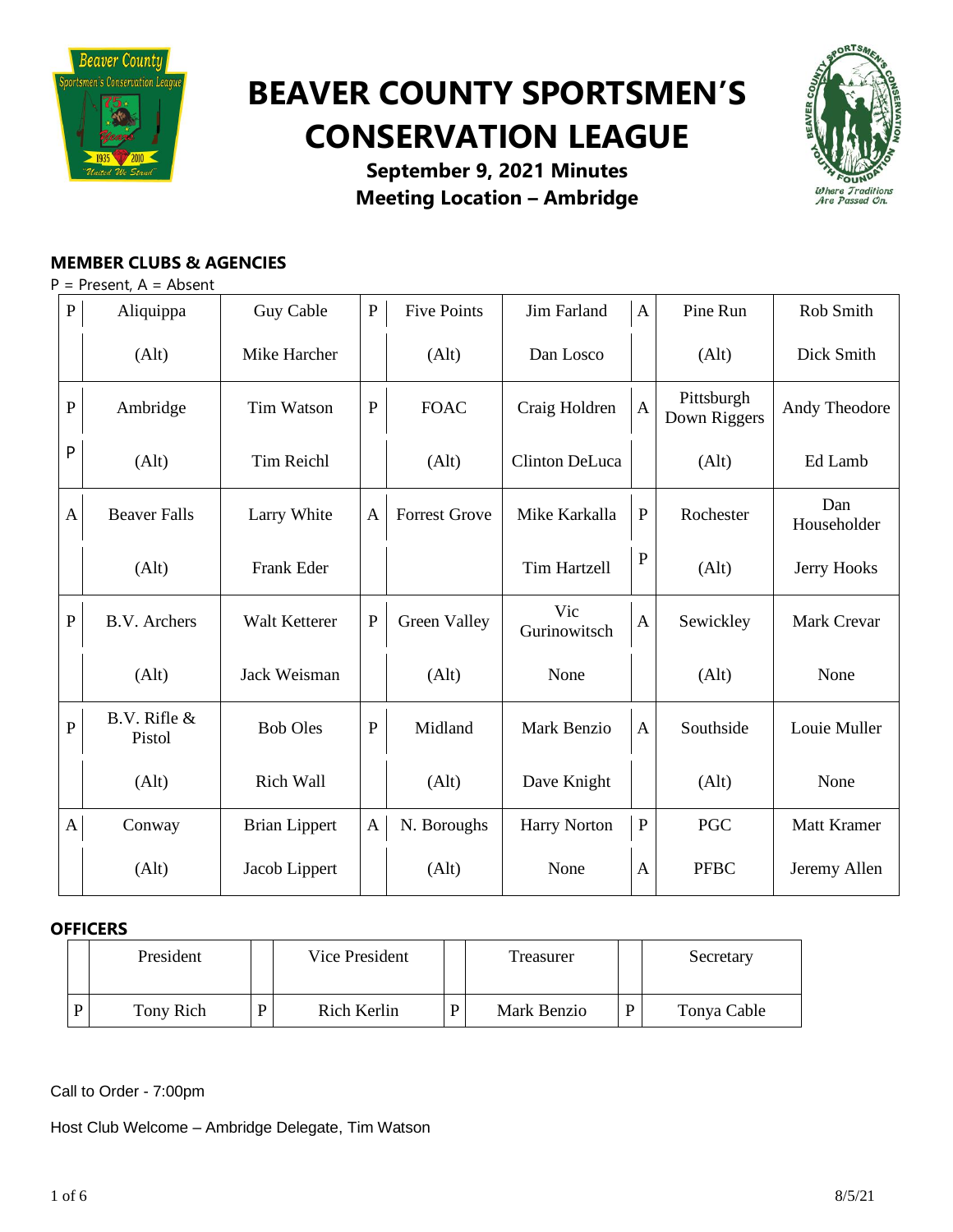## **GUESTS**

None

#### **Last Month's Minutes**

– Motion to Approve, Aliquippa / Rochester. Passed.

#### **Treasurer's Report –** Mark Benzio -

Motion to Approve, Ambridge / Aliquippa. Passed.

#### **ELECTION** – NONE

(July – appoint nominating committee & October – Elections)

Treasurer & Vice President up for election in October.

Nominating committee: Craig Holdren

To nominate someone, contact Craig Holdren at 724-312-7463 or [craig@craigholdren.com](mailto:craig@craigholdren.com)

#### **COMMUNICATIONS**

- South Fayette Township – special hunt for physically impaired hunters and / or disabled veterans to be held on 10/21 – 10/23/21.

Motion to donate \$150 towards this hunt by Aliquippa. 2<sup>nd</sup> by Ambridge. Passed

Mentioned that 3 members from the local Beaver County Sportsmen Clubs will be attending this hunt.

#### **STATE AGENCIES**

#### PA GAME COMMISSION – Matt Kramer - **[REPORT](https://drive.google.com/file/d/1OB-vAbqng1uuiOtGsWYoGXECGa3fFt6F/view?usp=sharing)**

- Youth Pheasant hunt ONLY 8 kids registered. Need more youth in attendance so we can keep the program going. It is a well-organized program. To be held on October 9,2021. – [Sign](https://www.register-ed.com/events/view/170827) up here
- Free Webinars available through the PA Game Commission (Pheasant Hunting 101)
- Reviewed the PGC safety guidelines for handling wildlife properly. More details in attached report.
- DMA (CWD) limiting the spread. You cannot bring any high-risk parts (spinal or brain matter) into PA from any state or providence.
- 90% of the CWD is being seen with-in DMA 2. See attachment for more detail.
- Friday, September 10<sup>th</sup> will be the Board of Game Commissioners Meeting at the South-West Region Office.
- Doe tags go over the counter September 13, 2021 (1A is sold out) (2A & 2B still have tags available)
- Rededication of "Game Lands 93" directly across from the Flight 93 Memorial in Somerset County to be held on Friday, September 10, 2021. A US Fish & Wildlife Service Agent was on that flight 93 in 2001 and he was called in to action that day.

## [PA Hunting and Trapping Digest](http://read.nxtbook.com/pgc/huntingtrapping/20212022/cover.html)

- PA FISH & BOAT COMMISSION Jeremy Allen
	- Absent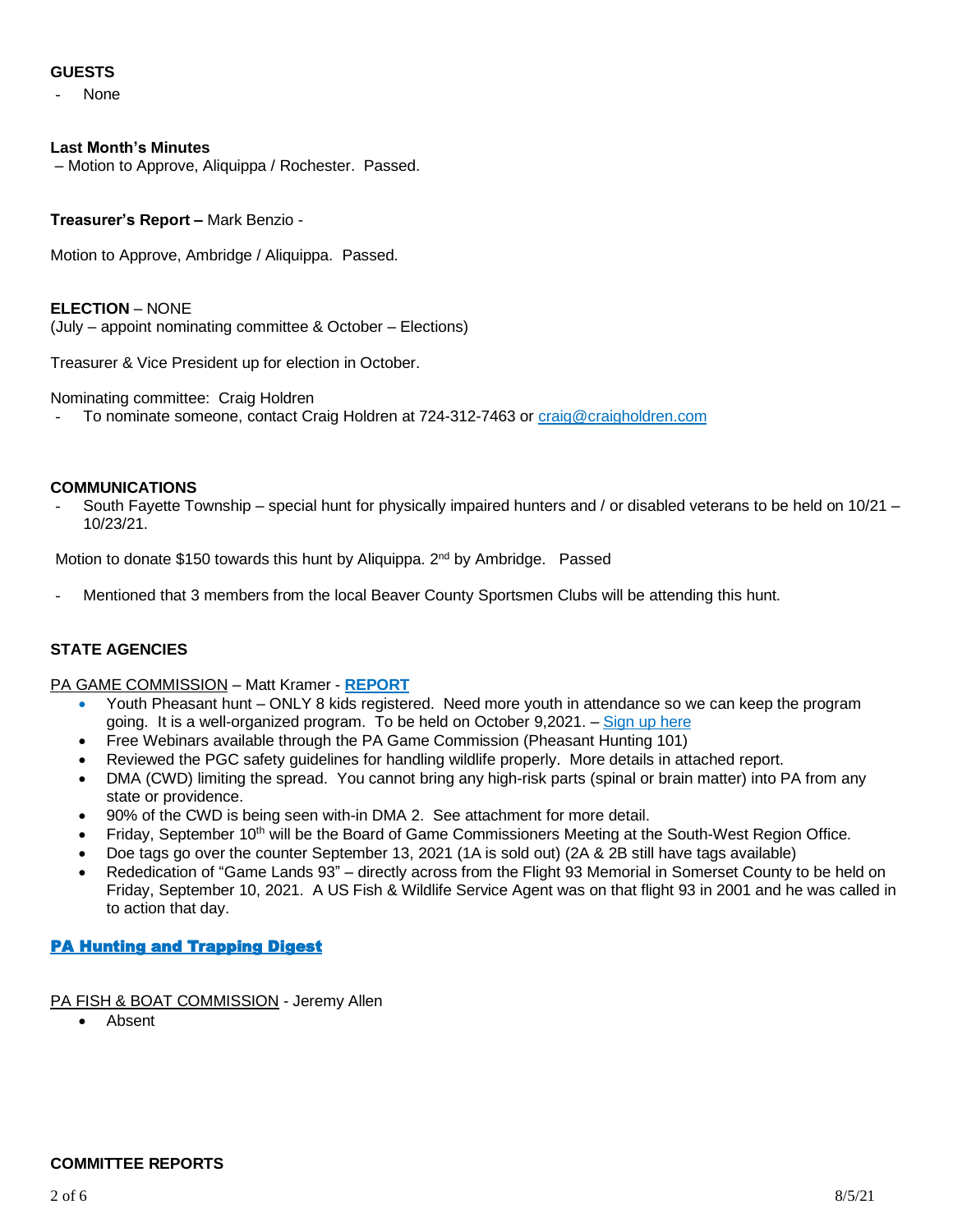#### BOOKLET - Rob Smith

• Absent

Tony

- New book to be worked on in 2022. Clubs need to get their biography turned in with updated information for the new book.
- Need more / updated pamphlets, too.

#### GAME - Mike Harcher

• Absent

#### POLLUTION - Mike Harcher

• Absent

## FISHING DERBY - Mike Zon

• No report

## FISH COMMITTEE - Mike Zon

• Absent

## CONSERVATION CAMP - Breanna Edmiston

• Absent

Camp is cancelled for 2021.

## **ARCHERY - Walt Ketterer.**

- May be looking for someone to help run the youth archery shoots.
- $3 D$  archery shoots last one will be Tuesday,  $14<sup>th</sup>$  2021.

## EVENTS COORDINATOR - Craig Holdren

• If your club has something that needs posted on the BCSCL website, get the info emailed to Craig Holdren at [craig@craigholdren.com](mailto:craig@craigholdren.com) and Frank Kelly at [itame@itame.com](mailto:itame@itame.com)

## LEGISLATIVE - Bob Oles – **[Handout](https://drive.google.com/file/d/1PqEB5hAsmuTu6MxQGRgJwS91QceoM_0s/view?usp=sharing)**

- Video 1 by [Colion](https://www.youtube.com/watch?v=2t3C54YY57o) Noir
- Video 2 by Tucker [Carlson](https://www.youtube.com/watch?v=t5xp25JK5CE)
- Join FOAC to help support those that are fighting to keep our freedom. **[application](https://drive.google.com/file/d/1pPzzd_blDZ5qMi3ySpDBBeZUZI0LnVUv/view?usp=sharing)**
- Chipman got withdrawn from heading the ATF.
- Letter was sent to Elder Vogel requesting that he push the following bills (Constitutional Carry, Right to Keep and Bear Arms Protection Act & Strengthen the Preemption) Followed by a phone call.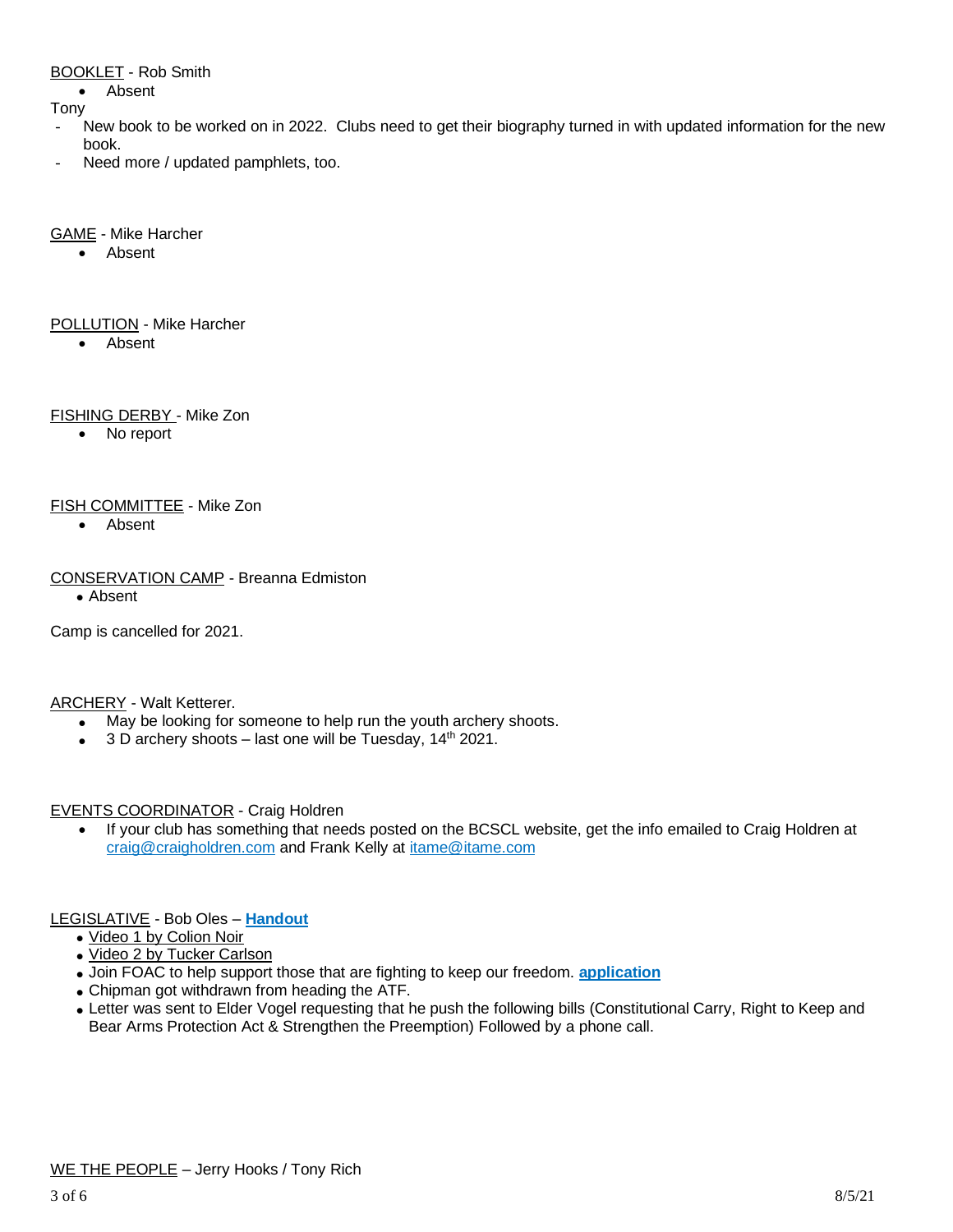- Join We the People of America. Be part of the movement. **[application](https://drive.google.com/file/d/1xVS8FpA9UNns9ClF1DJvnxdIfcugGoBy/view?usp=sharing)**
- September 30, 2021 "We the People" Meeting to be held at Rochester Sportsmen's Club @ 7:00 pm. All are WELCOME to come. September 23, 2021 will be the directors meeting.
- Handbook is almost complete.
- An email address has been established.
- Like and follow the Facebook page "We the People of America" Click [Here](https://www.facebook.com/WeThePeopleOfAmerica1/)
- Mission statement and purpose is complete.

Motion to approve the funds in the 2<sup>nd</sup> Amendment Rally account be transferred to the "We the People of America" account to continue the efforts to protect our freedoms.

Motion by Rochester; Second by BVRP. Some discussion. Unanimously passed by all individual club delegates (in attendance).

#### HUNTER EDUCATION - Mike Zon (Absent)

#### Guy

- Hunter Education Classes Scheduled
	- o Aliquippa Bucktails on September 18, 2021 from 9 am to 4pm
	- Baden Legion on October 2, 2021 from 9 am to 4 pm
	- o Green Valley on October 9, 2021 from 9 am to 4 pm
- Sign up [HERE](https://www.register-ed.com/programs/25?utm_source=HTE_Class_Calendar_Page&utm_medium=page_link&utm_campaign=HTE_Course)

## CONSERVATION DISTRICT - Dick Smith (absent)

#### Tony

• Dick Smith and George Sullivan request that the BSCSL nominate them for director positions at the Conservation District.

#### YOUTH FOUNDATION – Mike Zon – absent

Guy

- Met on August 19th 2021
- Youth Foundation elections in October
- Some discussion on a future gun ticket fundraiser.

#### Jerry

- Sporting Clay Fundraiser Shoot to be held on 9/11/21 at Rochester. [Flyer](https://drive.google.com/file/d/1pXftFGB9mtHM_sj7TvyCR6D_ac1q_kaL/view?usp=sharing)
- Jerry's brother-in-law passed and the family had requested that donations be made to the youth foundation in lieu of flowers.

#### FUND RAISING – Guy Cable

• "Wolf Print" ticket Raffle to go off on Thanksgiving Day with the PA evening 3-digit number. 10 numbers on a ticket. 100 tickets to sell. \$ 5 a ticket. Contact Guy Cable for tickets. (724) 494-6464

#### YOUTH MENTORED HUNTS - Rich Kerlin - [Details](https://drive.google.com/file/d/10KY9glBnis-KdIYdNNT_37XUf-LmAafx/view?usp=sharing) [Sign](https://www.register-ed.com/events/view/170827) up here

#### RE: Pheasant Hunt

- Jr Pheasant Hunt will be on October 9<sup>th</sup>; registration will be on PA game Commission website beginning August 1<sup>st</sup>. Only 8 kids signed up so far. Deadline for registration is September 30<sup>th</sup>, 2021. Hoping for 28 kids.
- Must be a **"licensed"** junior hunter.
- To be held in the same location Nichol Road / Doak Field (Property at Racoon State Park).
- There will be 2 separate check-ins
- There will be no food. Only a cooler of water.
- May or may not order an additional 12 pheasants from Gobblers Knob. Depends upon number of kids registered for the hunt.
- Sign up sheet passed around for help on the day of the hunt.
- May or may not have bird cleaning station.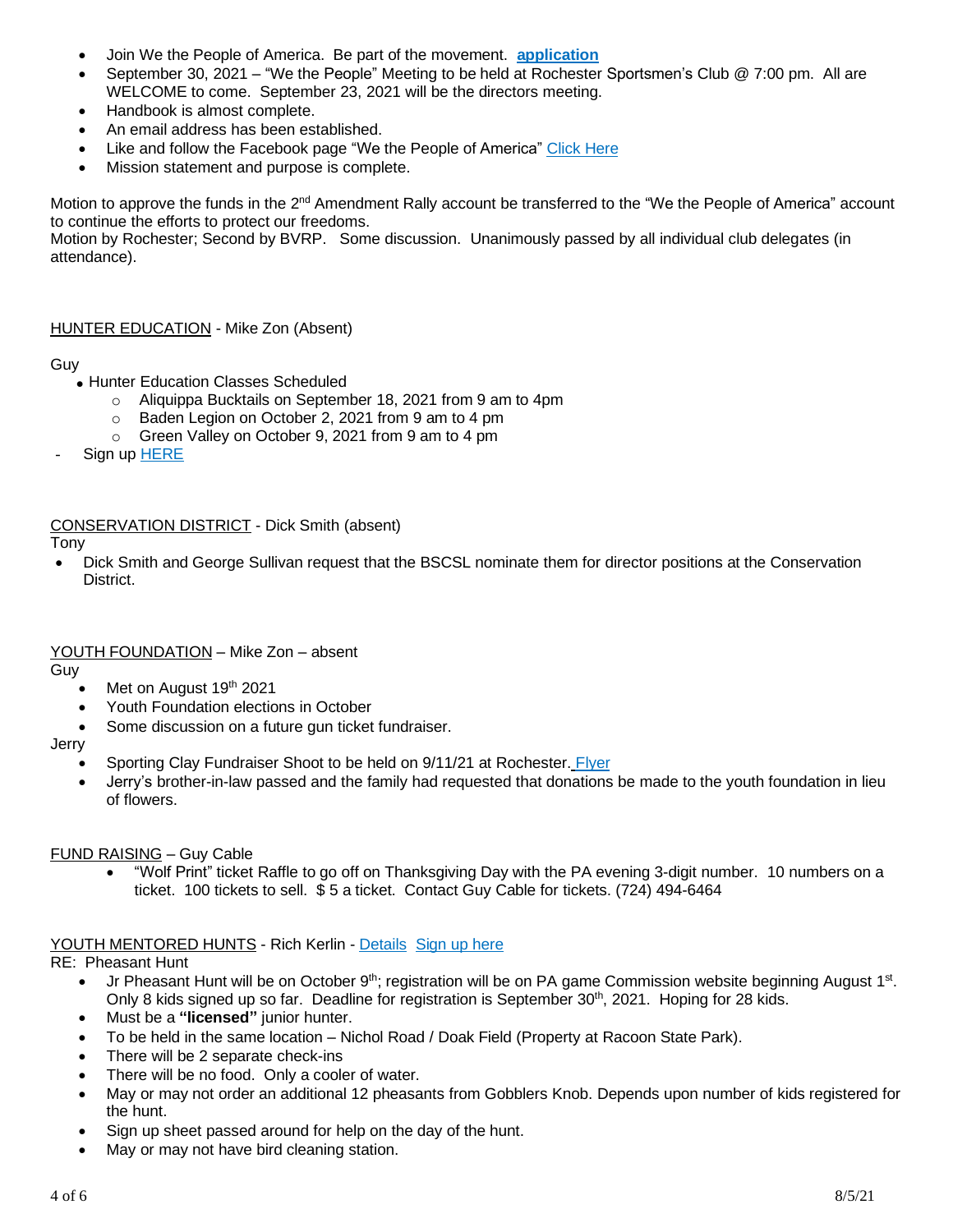## RE: Goose Hunt

- News release is to come out about the goose hunt. It will be put on the website and face book page.
- Archery permits are available at the ice arena in Brady's Run, to hunt Brady's Run, Economy Park and Brush Creek.
- Not sure of exact dates yet. (Most likely end of October beginning of November.)
- Will have a set up day a week before the hunt.

## YOUTH FIELD DAY – Tonya Cable

- Met with the Trapping guy that used to set up. We will be in touch to bring him back.
- Would like to see each club support and be featured at a station at the field day in July 2022.
- Looking for donations for the raffle table to be set up at the Field Day.
- Working on Field Day email group for better communication.

## BANQUET - Tony Rich

• No report

BIG KNOB FAIR - Guy, Tonya & Chayce Cable - **[REPORT](https://drive.google.com/file/d/1R4IuoaJvmsighuBxPeu8Nzn4WMgy8ga3/view?usp=sharing)**

- \$3910.00 given to Mark Benzio for deposit on 9/9/21.
- $$3910.00$  less  $$693.67$  (expenses booth & raffle items) = \$3216.33 profit.
- Need to pay for our booth for next year before June 1<sup>st</sup> 2022 to get the discount.
- Thanks to those of you who helped / volunteered time at the Big Knob Fair.

## **UNFINISHED BUSINESS**

• Continue to like the BCSCL youth Foundation Face Book page so your activities and events can be shared.

## **NEW BUSINESS**

Skip Motts, Regional Director will not be running the NWTF banquet.

## **GOOD OF THE ORDER**

- Ambridge has a raffle ticket on a Springfield Hellcat 9 mm with 1,000 rounds of ammo.
- Bucktails is hosting the basic pistol course on September 11<sup>th</sup> 2021. Also, protection in the home will be held in October and protection outside of the home will be held in November. Sign up on the NRA site. Also, on Saturday, October 16, 2021 "America's Rifle Challenge (ARC) Clinic 9am -1pm. ARC [Details](https://drive.google.com/file/d/1tChsV8qTrYed_dg0C7IB3aF_3KK039b5/view?usp=sharing)
- Bucktails is hosting a HTE (Hunter Trapper Education) class on September 18<sup>th</sup>.
- 5 Points thanks the league for their donation of targets for "Hunt of a Lifetime" fundraiser. Raised over \$21,000
- Bob Oles offered to send links for the videos shown earlier to all clubs interested.
- Bucktails thanks Tony for the phenomenal wild game dinner for the \$250 county league dues.
- Midland Sunday, September 12, 2021 Wild Game and turkey shoot.

## **50/50 DRAWING**

• None

## **MOTION TO ADJOURN**

• Rochester / FOAC. Passed. 9:20 pm